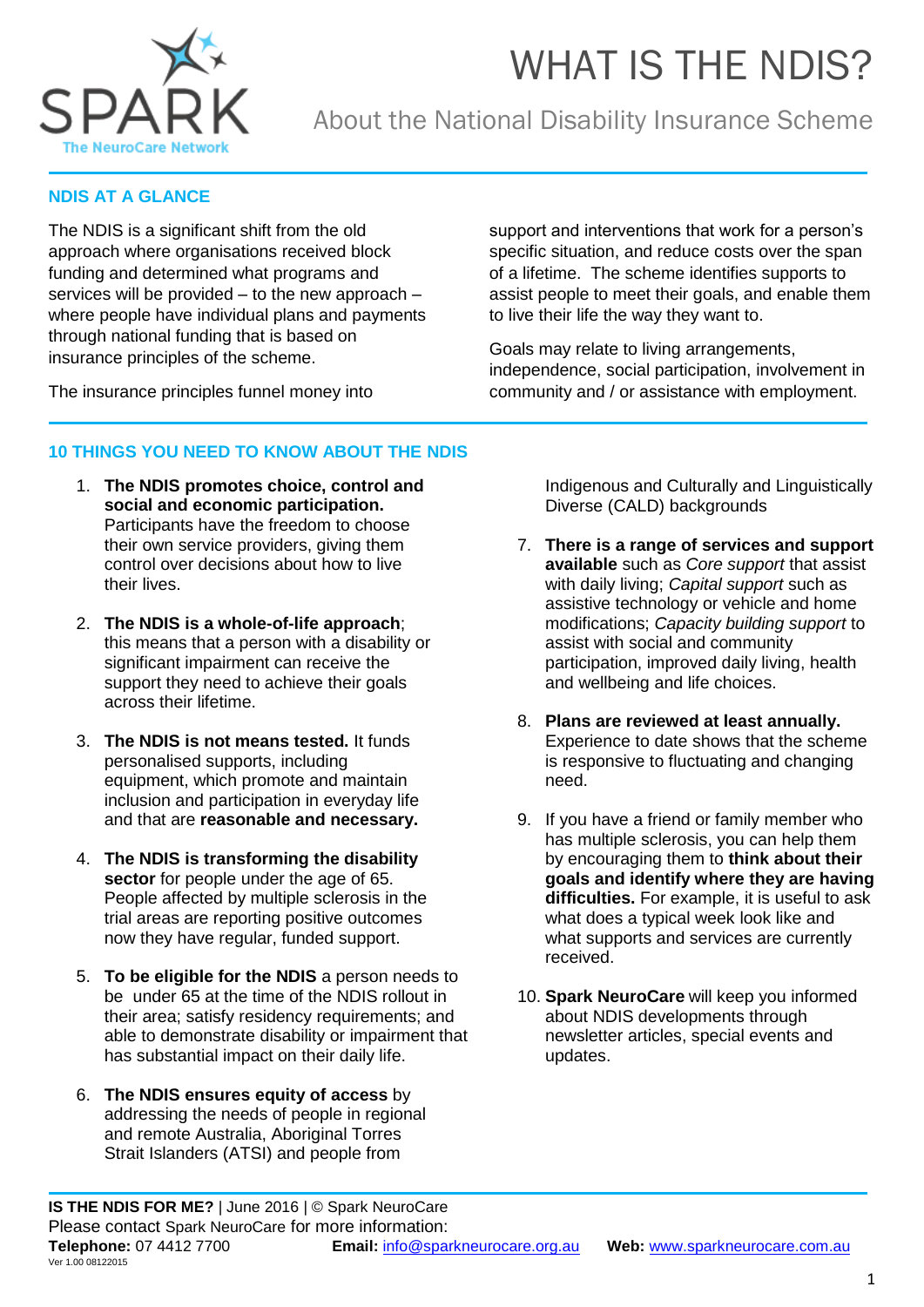### **FACT OR FICTION: CORRECTING THE MYTHS**

### **The scheme is means tested**

No, the scheme is not means tested, eligibility is determined by a person's functional impairment not their income.

### **Participants are assessed in a similar way to a Workers Compensation Scheme**

No, there is not an 'assessment', there is a conversation with your planner and it is a partnership to discuss and determine the supports you need.

### **I would be better off keeping my Mobility Allowance than losing it when I become a participant**

Maybe. Your NDIS plan will include any reasonable and necessary transport related funded supports. Once you have a plan with the NDIS your Mobility Allowance will be cancelled

with Centrelink but you can keep your Health Care Card if you have one.

#### **The scheme funds medications**

No, the scheme does not fund medications. Some medications are subsidised by the Pharmaceutical Benefits Scheme.

### **There is not enough money for the Scheme to fund supports once it is rolled out across Australia**

No. The scheme is estimated to cost just over \$22 billion a year when fully operational in 2019-20. The federal government's commitment to the NDIS will be partially funded by an increase in the Medicare Levy, which is expected to raise \$20.4 billion by 2018-19. The commonwealth, state and territory governments will be contributing the remainder.

### **SOME PRINCIPLES OF THE SCHEME**

The following principles of the scheme were developed by the Commonwealth government:

People with disability have the same right of access to services as all Australians, consistent with the goals of the National Disability Strategy which aims to maximise the potential and participation of people with disability.

The NDIS will fund personalised supports related to people's disability support needs, unless those supports are part of another service system's universal obligations — for example meeting the health, education, housing or safety needs of all Australians.

Clear funding and delivery responsibilities should provide transparency of spending.

There should be a nationally consistent approach to the supports funded by the NDIS and the basis on which NDIS engages with other systems — such as the health system.

Supports funded by NDIS will have regard for efficiency, existing statutory responsibilities and other systems' objectives and operations.

The interactions of people with disability with NDIS and other services should be seamless and where possible planning should be integrated and coordinated between systems.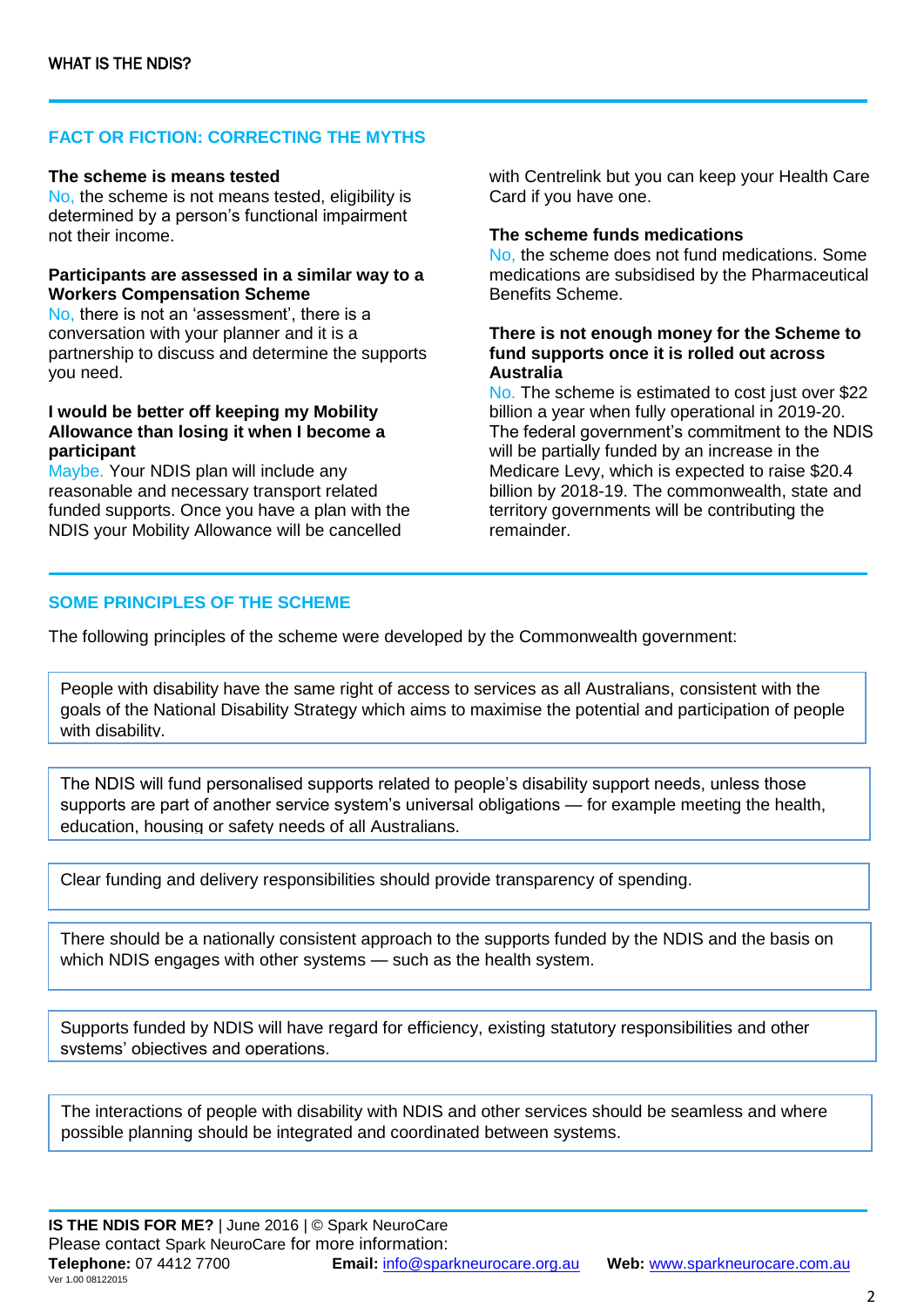

# IS THE NDIS FOR ME?

## About the National Disability Insurance Scheme

### **NDIS FOR PEOPLE LIVING WITH A PROGRESSIVE NEUROLOGICAL DISEASE** *(In Townsville)*

Many people living with multiple sclerosis do not realise that they may benefit from / be eligible for NDIS supports and services.

People with multiple sclerosis do not necessarily associate with the word 'disability'.

However when we talk about the impacts for example of fatigue, mobility and sensory changes these words resonate more.

There are many Australians who do not know what the NDIS is, how it is bringing about fundamental and radical shift from the current disability sector and how it will transform the broader community to enable more inclusive communities.

### **QUESTIONS TO ASK YOURSELF**

Consider whether the NDIS could help you do the below — now, or in the future:

- **My partner assists me with daily tasks** could it be for me?
- **I am working part-time** could it be for me?
- **It is not in my current thinking** but could it be me for me?
- **I feel I am managing** could it be for me?

### **HOW NDIS BECAME RELEVANT TO ME – SUE'S STORY**

*"I was contacted by MS in June 2014 to discuss potential interest and eligibility for NDIS.*

*"The conversation helped me to understand the process and provide me with information and offered support if required.*

*"At the time I was living well with my multiple sclerosis, working full time, well supported by my family and friends and did not feel that I required any supports or services.*

*"I kept the information and tools provided.*

*"Over the course of the year I began to experience some physical difficulties. Because my job requires me to stand for considerable lengths of time, this become more challenging. I made the decision to* 

*reduce my work hours but as I love my job it was important for me to continue to work.*

*"After a conversation with the MS NDIS project officer, who worked through the MS checklist with me, I decided it was now time to approach the NDIA to determine if I am able to have funded supports, to assist to maintain and build my strength and allow me to continue to work and participate fully in family life.*

*"I am currently in the process of determining my eligibility for support under Early Intervention as my goal is to continue in my current employment. I believe that if I have support early on in the form of a personalised physiotherapy plan, it would assist to manage the weakness in my right side of her body, prevent further deterioration".*